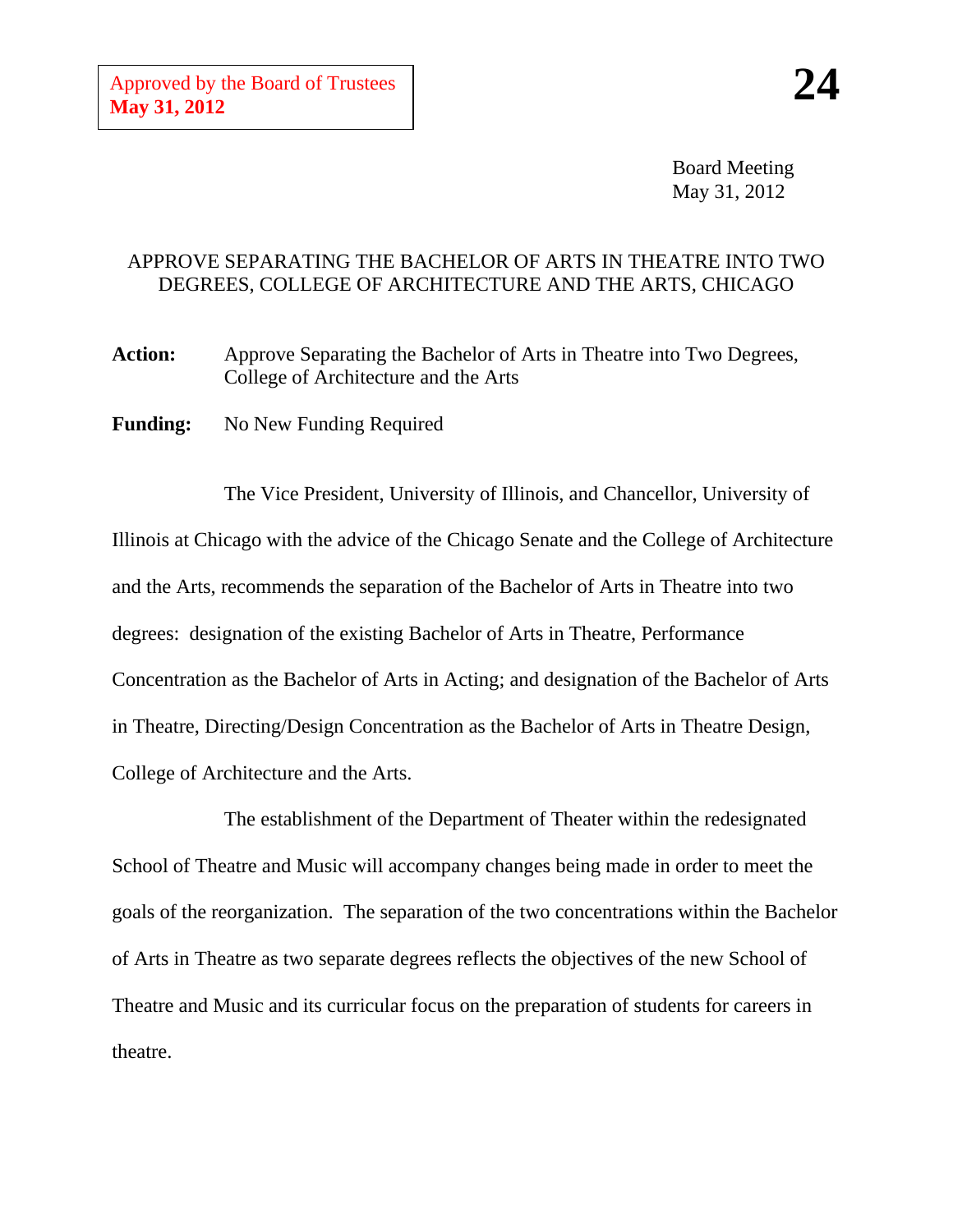The separation of the Performance Concentration from the Directing/Design Concentration into two separate degrees is necessitated by the different nature of the two areas of study. While the acting concentration is weighted with performance courses, the current design concentration does not emphasize performance. The Performance Concentration of the Bachelor of Arts in Theatre degree will become the Bachelor of Arts in Acting. The new name reflects the focus on acting. The Directing/Design Concentration of the Bachelor of Arts in Theatre degree will become the Bachelor of Arts in Theatre Design. The new degree name reflects the emphasis on directing. Recently, the directing/design concentration results in graduation of designers and that few students complete directing degrees. In summary, the new titles are most frequently associated with undergraduate acting and theatre design programs. For purposes of marketing, recruiting, and identity in the course catalog, it is essential that descriptions are accurate.

The Vice President for Academic Affairs concurs with this recommendation. The University Senates Conference has indicated that no further Senate jurisdiction is involved.

The Board action recommended in this item complies in all material respects with applicable State and federal laws, University of Illinois *Statutes*, *The General Rules Concerning University Organization and Procedure*, and Board of Trustees policies and directives.

The President of the University recommends approval. This

2